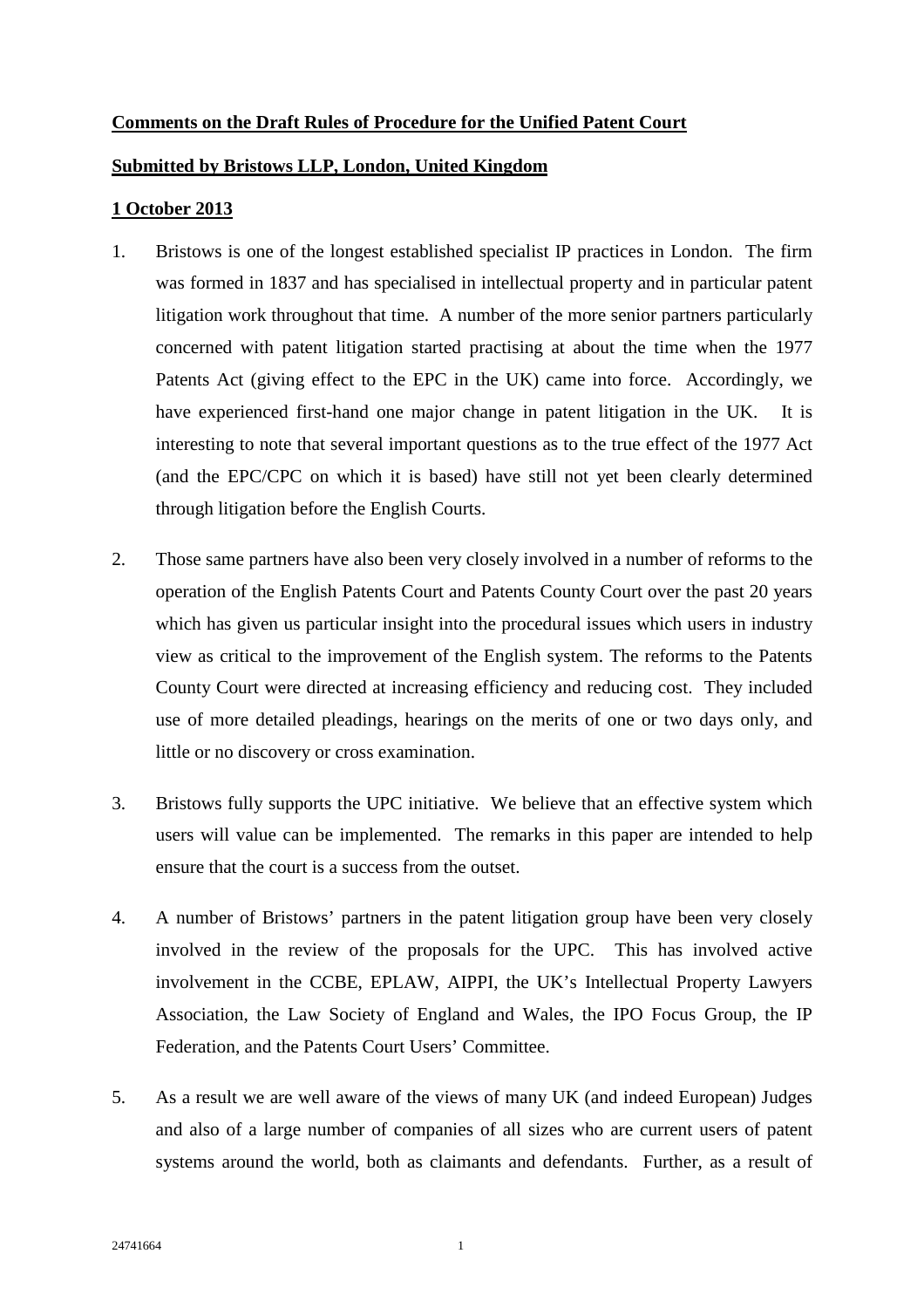Bristows' practice for a large number of multinational companies, including regular occasions on which we coordinate patent litigation for a client around the world, we are familiar with patent litigation procedures not only throughout Europe and the USA but in virtually every significant jurisdiction of the world*.*

# **General comments**

- 6. Through our close involvement, both directly with clients and through the various groups mentioned above, we have heard first hand from the intended users of the system (patent owning companies and others active in high technology fields) what their concerns are. Whilst any significant change will, of course, be important for the intended users of the patent system, it has become very clear to us that the concerns of many clients (who are typical of those who will form a large part of the user base of the UPC) go well beyond nervousness at the introduction of a new and untried system. If their fears cannot be allayed there is a real risk of the system falling a long way short of its potential and users simply avoiding the system as far as they can, both with opt outs of EPs and national patent filings.
- 7. Those discussions have indicated that users of the system (patentees and those who might be accused of infringement of patents) have the following views on the new system:
	- a) The current arrangements for patent litigation around Europe have been criticised for the significant variations between national court systems.<sup>[1](#page-1-0)</sup> There is a risk, for example, that different Courts will arrive at different conclusions on the same patent and the same facts. It would be most unfortunate if users of the UPC believed that they might get a different result in one Division compared with another due to differences in the application of procedural rules;
	- b) For many businesses achieving a timely final outcome of disputes is as important as getting the right result in every case. They appreciate that the outcome of patent litigation can be finely balanced. Businesses can plan around a limited degree of uncertainty. Disputes in which the uncertainty drags on year after year impede business planning and may deter economic development. Many clients

<span id="page-1-0"></span> $<sup>1</sup>$  See the second recital to the UPC Agreement</sup>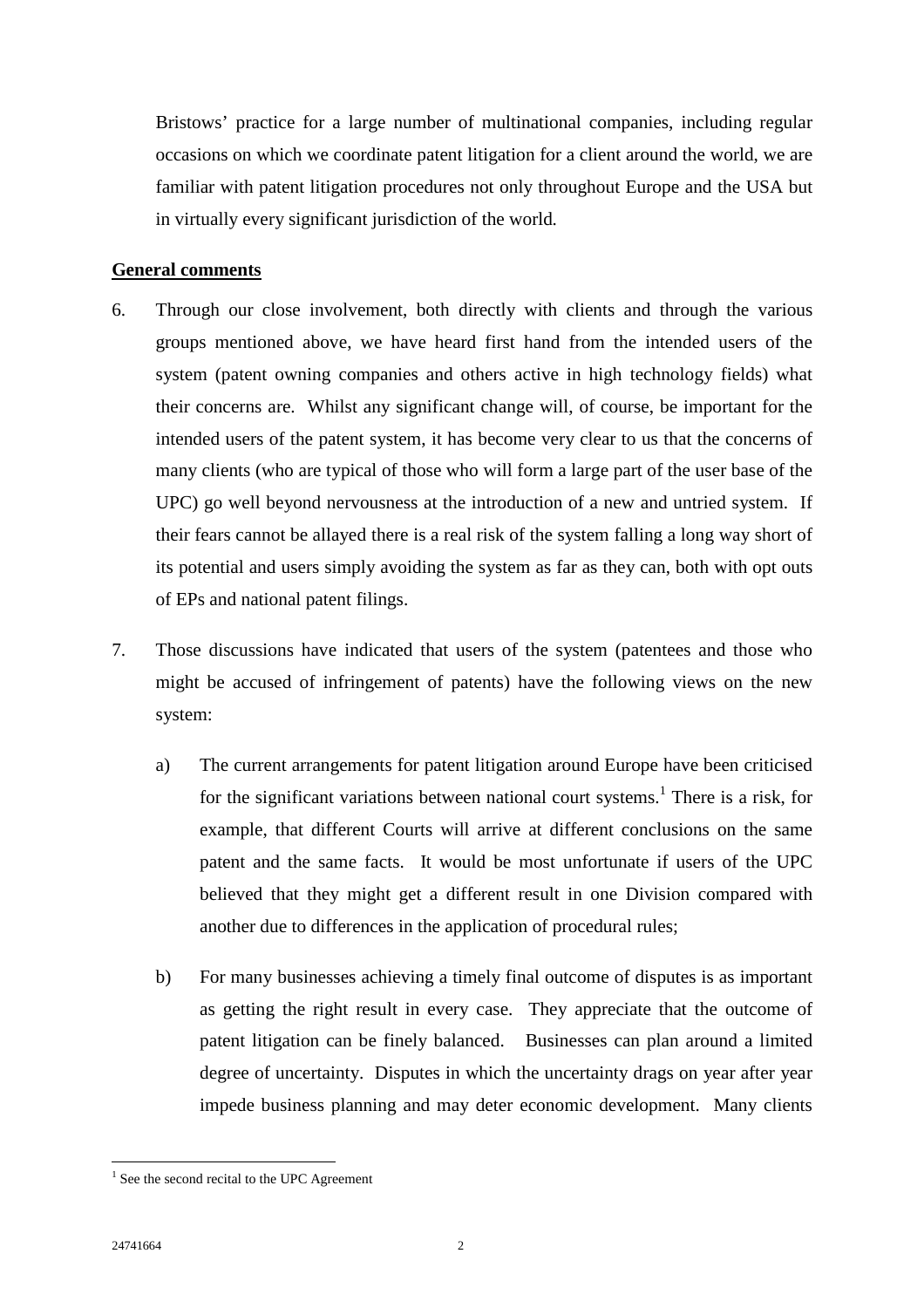are highly critical of the possibility for patents to remain under opposition in the EPO for many years, on occasion even until after expiry of the patent.

The recital in the preamble to the draft Rules of Procedure indicating that proceedings shall be conducted so as normally to allow the final oral hearing on both infringement and validity at first instance to take place within one year has been widely welcomed. It is critical to the success of the system (and thus its widespread adoption) that those words in the preamble do not prove to be simply a pious hope. An effective set of rules, coupled with effective implementation of those rules by the Judges charged with operation of the UPC, must ensure that aim becomes the reality. Experience in the UK has shown that even the most complex patent litigation can be concluded at first instance within about 12 months<sup>2</sup>[.](#page-2-0) Under no circumstances should the rules be applied to allow parties to "play the system" to extend the 12 month target beyond about 15 or 16 months, however complex the dispute, and should ensure that both infringement and validity are always determined within that time. All but the most exceptional cases should be disposed of within 10 to 14 months.

To achieve this, the timings specified, and number of steps parties may take under the Rules, should be amended. We propose that the interim procedure commence immediately following the time for lodging the reply and defence to counterclaim (Rule  $29(1)(a)$ ). The allowability of further written statements of case should be dealt with at the interim conference rather than permitted as a matter of course. Current rules envisage no effective case management by the Court until the start of the interim stage, which in some cases will be more than 7 months after commencement of infringement proceedings; this is inconsistent with the objective of cases being determined within about one year;

- c) Procedural Fairness.
	- a. Clients want to be confident that evidence can be tested and challenged effectively. This may not require cross examination but they do not want decisions to be made merely on the basis of assertions by lawyers or the untested opinions of a court expert or technical Judge. The court's authority

<span id="page-2-0"></span> $<sup>2</sup>$  In one case a final ruling by the Court of Appeal was given only a little more than 7 months after the dispute started.</sup>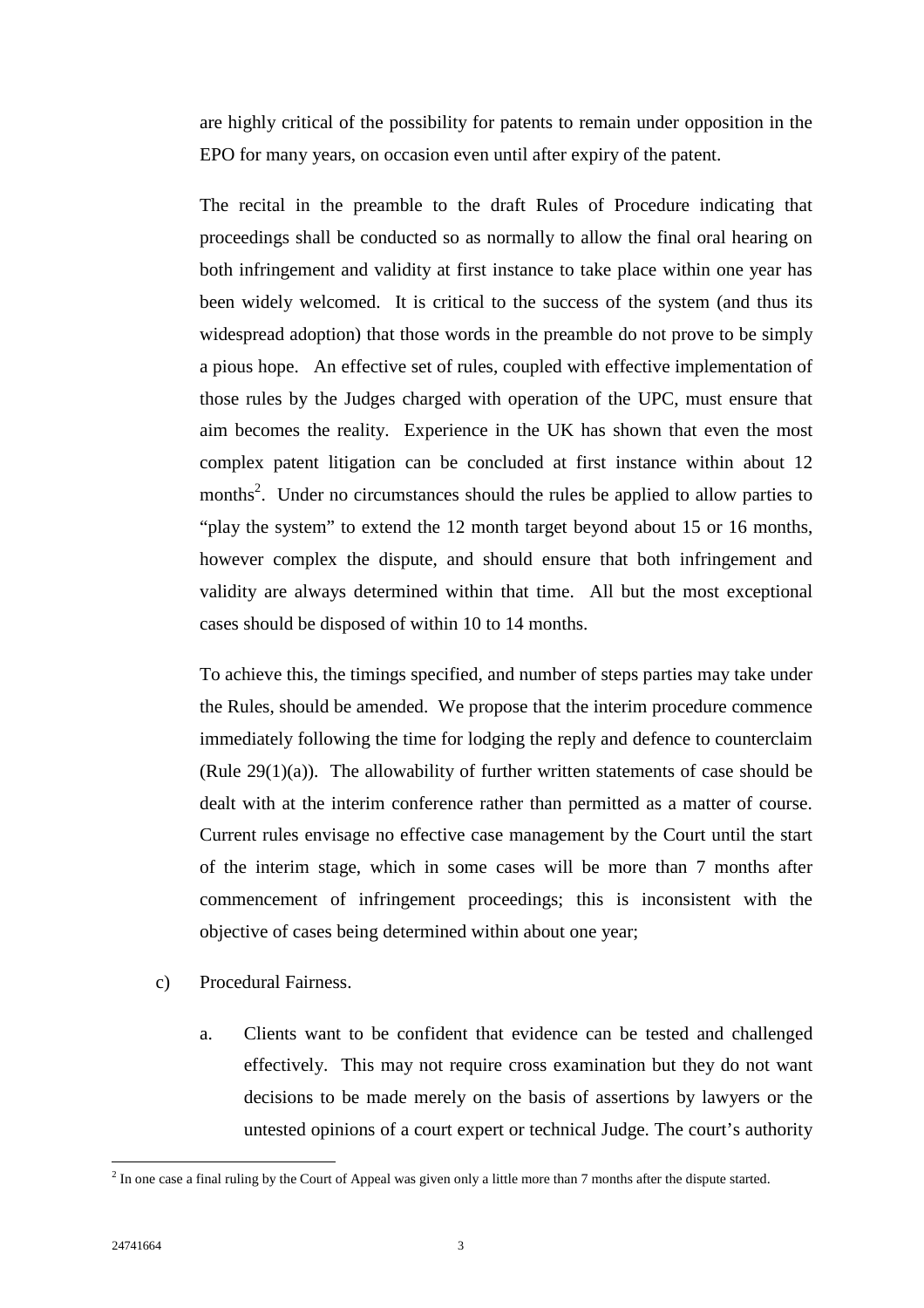and the respect in which it is held will depend on users believing that it achieves justice.

- b. Limiting representation, especially in the early years, to lawyers with substantial experience of patent litigation, and ensuring that their behaviour is to a consistent and high standard, will also do much to enhance the court's credibility and encourage its use. This will also help the panels of judges as they get to grips with a new system.
- c. It is important that the Court can deal with issues as a matter of urgency (e.g. the grant of a preliminary injunction) but equally important that anyone against whom such an injunction is obtained has the right to challenge it immediately. The defendant should be notified and heard in all cases, with the only exceptions being where dishonesty is credibly alleged and/or, in a case of extreme urgency, if giving notice is (as a practical matter) impossible.
- d. It is important that each action is not seen in isolation but is managed under the rules as part of the overall dispute between the parties.
- e. It should be possible for any material change of circumstances to be properly taken into account and decisions revisited if necessary.
- f. Defendants should be properly protected. The Defendant does not, at least initially, have a say in where or in what language the proceedings are commenced. Given that trade is international and electronic means of offering products (e.g. through websites) are ubiquitous, in most cases a Claimant will have an option as to the Division in which to commence proceedings. Further, the Claimant can spend as long as it wants preparing its case but the Defendant is then, under the Rules, faced with a firm deadline mandated by the Rules. Judges should be required to look outside the parameters of the particular dispute in front of them so that the broader dispute between the parties is effectively and fairly managed. It is noted that the sixth recital to the Agreement emphasises the need to strike a fair balance between the interests of right holders and other parties.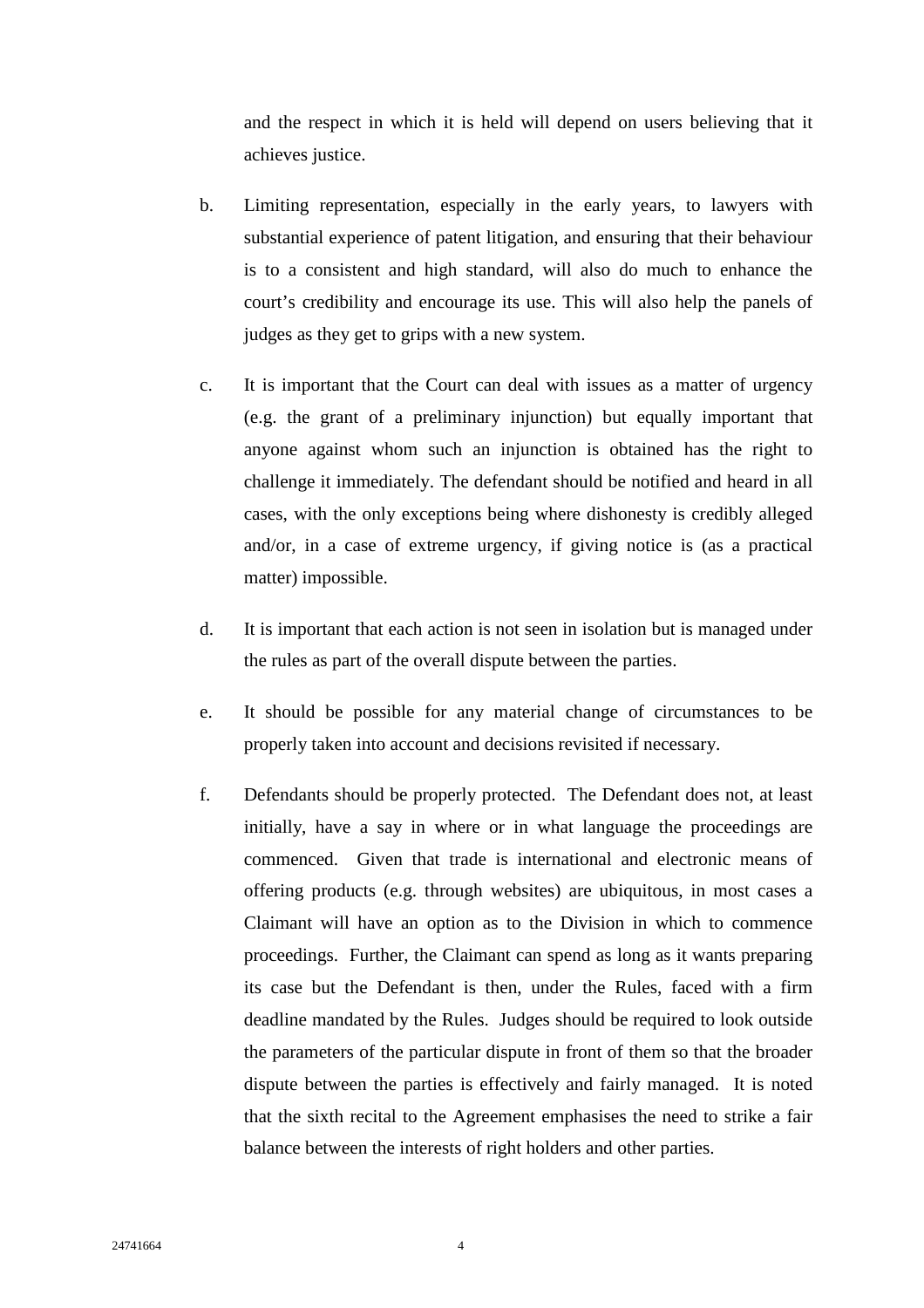- d) Clients are understandably concerned that the costs of the system be proportionate (both the Court fees and the likely costs of the lawyers who represent them). Whilst Legal Aid provisions may go some way towards alleviating difficulties for impecunious parties, in particular for natural persons who may find themselves as Defendants, it is important that even such persons and small SMEs should be able to defend themselves effectively in whatever division of the UPC they are sued and without undue reliance upon Legal Aid.
- e) Ensuring that the pool of judges is well trained in the Agreement and Rules of Procedure and, before the court even hears its first case, have an agreed approach to case management as well as substantive patent law, will go a long way to ensuring early success. By the same token failure in any of those areas, which could easily lead to unsatisfactory experiences for court users could very seriously undermine their confidence before the court has been established. The initial failures when the English Patents County Court was established graphically illustrate the importance of getting the right judges with the right experience and approach.
- 8. In addition to these general comments we set out in the next three sections our specific comments relating to: forum shopping (location and language), promoting harmonisation in the exercise of discretion; and Legal Aid. We also have some comments on the opt-out provisions provided for by Article 83 and Rule 5. However, we will be writing to the Preparatory Committee separately on this issue.

## **Forum Shopping – location and language**

- 9. One of the greatest concerns among potential defendants (which by definition includes all companies which offer products and services, even if also patent owners) is that the UPC should not provide the Claimant patentee with an unfair advantage by reason of the Claimant's ability to choose its forum for infringement proceedings under Art 33(1). The unfair advantage may arise in one of three broad ways:
	- First, that a defendant may potentially be disadvantaged by fighting a case in a division geographically distant from its headquarters;
	- Second, that different divisions may differ as to the language of the case;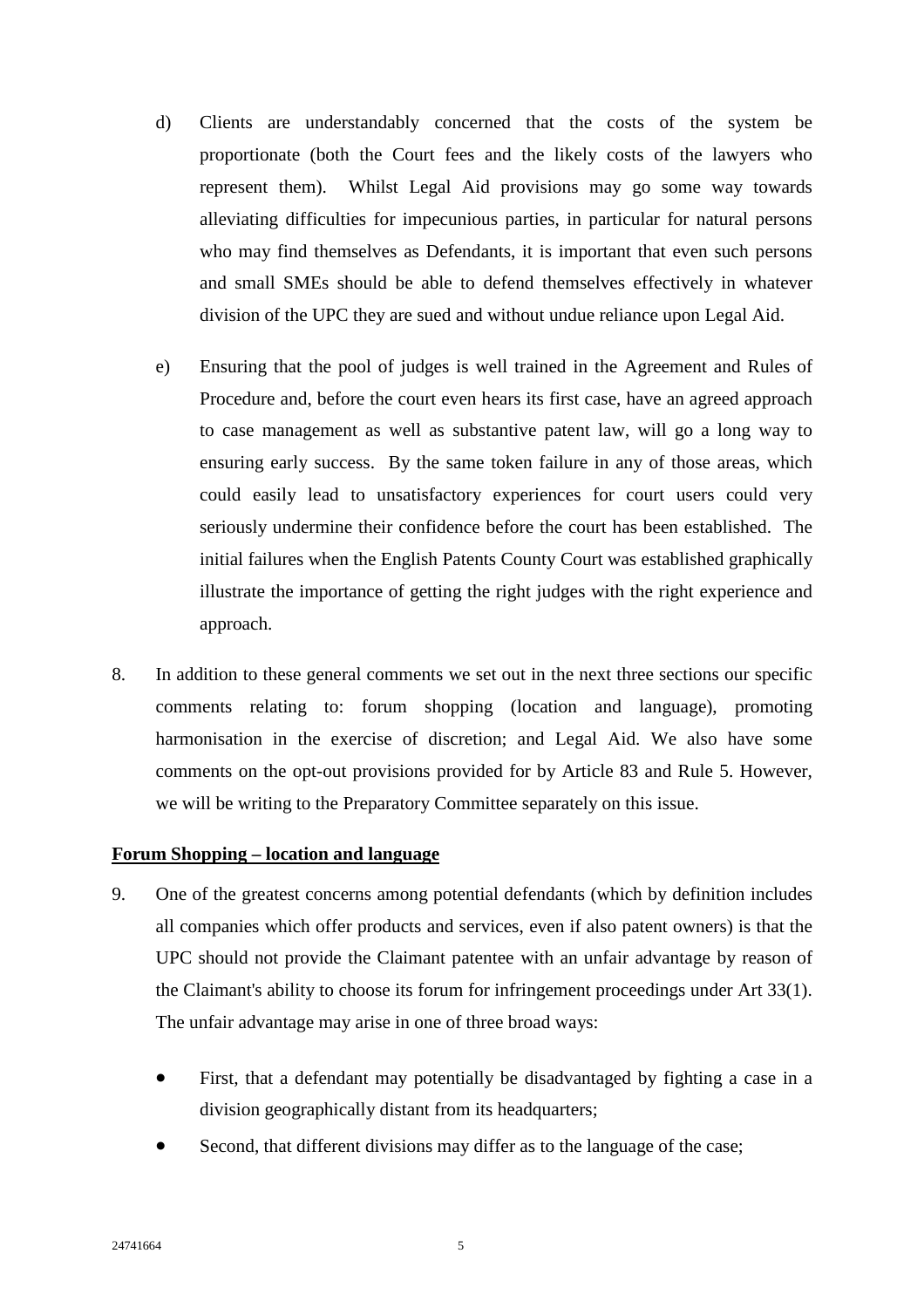- Third, that the procedures of the Court (mainly attitude to bifurcation and grant of injunctions) may differ.
- 10. In theory, the UPC should not differ in its procedural approach from division to division, save as to the language used in the division. It is very much hoped that this will be the case, and our proposals to ensure procedural harmonisation address this issue. On the basis however that, as with the US District Court system, even small differences in approach by different divisions will be perceived to be important, and with the unavoidable geographic and language issues, it is essential to make the system balanced as between Claimants and Defendants from the perspective of which division hears the case. These concerns are most acute for SMEs, which the recitals to the Agreement specifically refers to as being entities which the UPC should serve. However, the concern is prevalent among all companies which are potential defendants.
- 11. The UPC agreement (Art 33(1)) gives Claimants a wide choice of forum in many cases where a defendant trades in more than one state. By contrast, in only one case under Art 33(2) can the Defendant insist on a change of forum. (This is the case of an infringement claim started in a Regional division and, assuming there are at least three Regional divisions, infringement is widespread.) This arrangement may cause a defendant to have an objectively legitimate concern that the Claimant has chosen a particular division because it perceives it to be advantageous to it, rather than because it is the natural forum for the case. We believe that Art 33(1) was intended to prescribe where Claimants are permitted to bring actions, but not to give them a choice for the purpose of oppressing defendants. Hence we believe that fairness requires that any defendant should be able to challenge the appropriateness of the division chosen by the Claimant except where the Agreement is prescriptive (i.e. where it is a revocation or declaratory claim, or where only one division has competence under Art 33(1)).
- 12. **In other words the rules should provide not only mechanisms for ensuring harmonisation, but provide also for the ability to request a change of division so that the choice by a Claimant of an objectively inappropriate division is made less likely, and to give defendants the reassurance that they will not be significantly disadvantaged by a Claimant's choice.**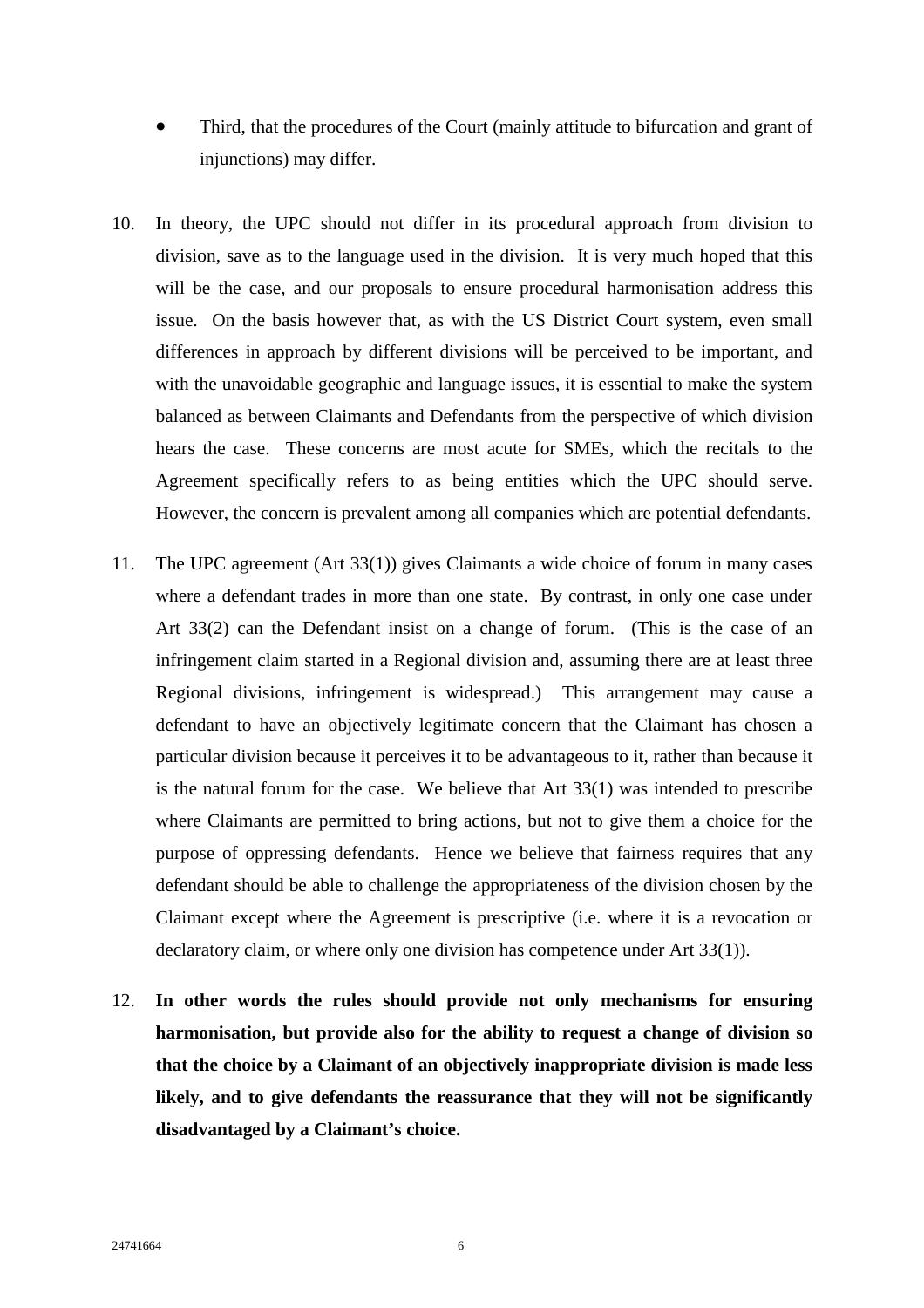## How to decide if a division is inappropriate?

- 13. We suggest that the ability to challenge forum should be dealt with under r.19, so that the matter is determined at an early stage. Consistent with the objective to prevent abuse, we believe that the burden should be on the defendant to show that the division chosen by the Claimant is objectively inappropriate (rather than merely that on balance another division would be more appropriate). In this way, applications of this nature may be kept to a minimum, and be reserved for cases where the Claimant has chosen a division having regard mainly for its own convenience and without proper regard to the interests of the Defendant. We suggest that the decision should be taken by the Judge-Rapporteur, and be subject to appeal, with, if necessary, permission being given by either the Court of First Instance or the Court of Appeal under r.220.
- 14. In the UK, the so-called "Spiliada" factors apply to the determination of forum conveniens. We suggest the following criteria, ranked in order of importance, be used to decide "inappropriateness" of forum:
	- 1. The place where the defendant (or in relevant cases its parent company) is mainly based (habitually resident);
	- 2. The place where the infringements mainly took place, which in the case of goods manufactured in the EU should be the place of manufacture rather than the main place of sales (if there is a difference);
	- 3. The place where the Claimant (or in relevant cases its parent company) is mainly based (habitually resident);
	- 4. The impact of the language regime in the local divisions concerned, and the language criteria given below in the sub-section on language.
- 15. These criteria (or whatever criteria in whatever order are thought relevant) should be set out in the Rules of Procedure.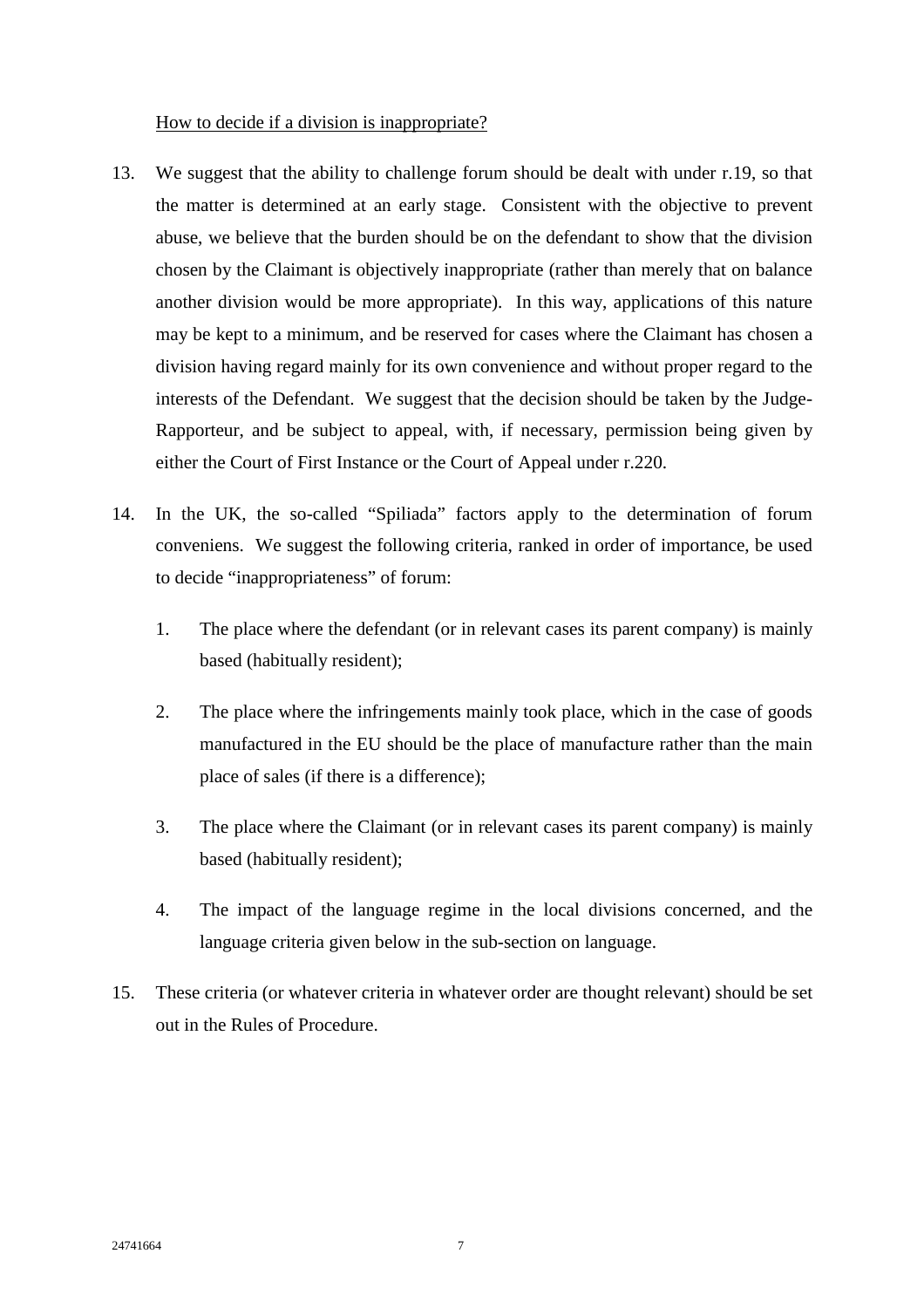### Language

- 16. As is apparent from the above criteria, the impact of language is inextricably connected with the forum shopping issue, and the matter needs (in many cases) to be looked at holistically.
- 17. We suggest that from the defendant's perspective, the ability to argue for a transfer of division will often be the most effective way of ensuring that there is not "language shopping". However, we also suggest that the language in which the proceedings are conducted is capable of being the subject of such a r.19 objection even if there is no request to transfer the case to another division. The language proposed by the Defendant in these circumstances would be limited to the language of the patent or an alternative language of the division in which the claim is commenced or the division to which the claim is sought to be transferred. This would be preferable to the regime contemplated in r.323 for a number of reasons. Firstly, it would mean that the issue of choice of language and forum would be considered together. Secondly, it would avoid the need for the Defendant to lodge the Defence in the language that is being objected to; and finally, it would provide an earlier determination of the appropriate language for the proceedings.
- 18. Two examples may be illustrative.
- 19. *First situation change of division is appropriate*: Suppose a Japanese company wishes to sue a SME German company under a German language patent. Suppose it has a choice of divisions because acts of infringement have been conducted throughout the EU. Suppose it decides that it would suit its purposes not to fight the case in German, because as native German speakers it would be easier for the German company to conduct the case in German. The Japanese company can equally well conduct its case in English, and hence the Japanese company decides to sue in London, even though only a few infringing acts have occurred in England.
- 20. In this case it is obvious that German is the more appropriate language of the case. However, the English division is unlikely to have German as a working language and absent the agreement of the parties to have German as the language of the case would not be able to conduct the case in German. In such a situation it is appropriate that the English division should transfer the case to a German division where the case can be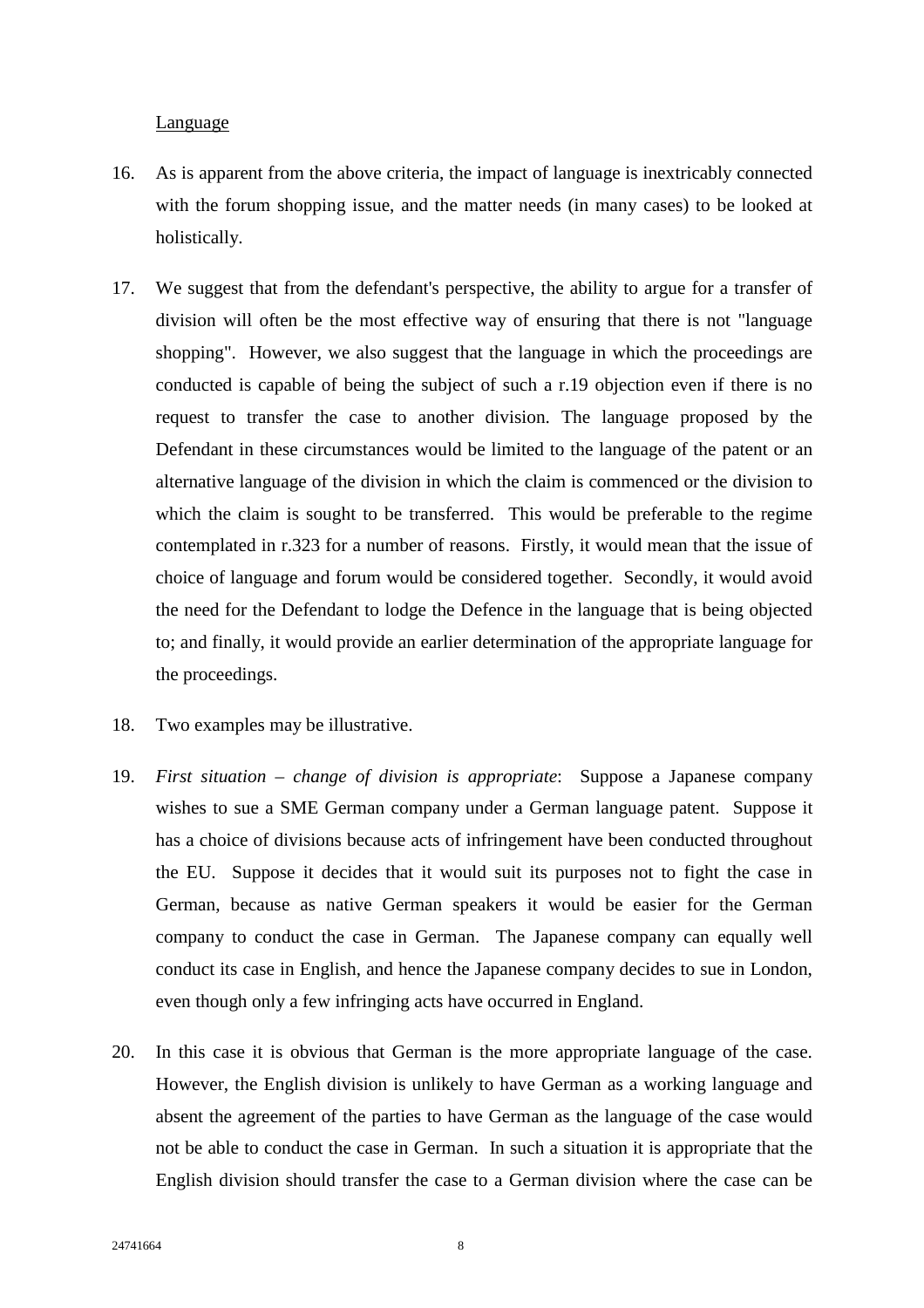heard in German. Note that even if the case is bifurcated, the language of the revocation part would be German, whereas if the English division bifurcated, the result would be a case in two languages.

- 21. *Second situation no change of division required*: Suppose a SME English Claimant with an English language patent has identified an infringing act committed by a German subsidiary of a large Japanese company in only one state, namely Germany. Suppose also that the Japanese subsidiary has a place of business in Europe only in Germany and that subsidiary operates in German, albeit that it is also well able to operate in English. Suppose also (as we understand likely) that at least one German division nominates English as well as German as a working language. As presently drafted, the rules would require German to be the language of the proceedings. In this example the parties may agree English as the language of the case, but the Japanese company may prefer German simply because it has local employees who speak German, and will be aware that the small English company will have difficulties operating in German. Should in this case the Claimant really be required to bring its case in German? We believe that overall justice would best be served by allowing the Claimant the option of starting the case in English.
- 22. To achieve this, r.14.1(b)(ii) of the 14th draft rules should be reinstated, allowing the Claimant to lodge the claim in the language of the patent together with an application that that language should be the language of the proceedings. Further, if the German subsidiary was genuinely handicapped by operating in English, it should be able to object using r.19 and argue for German as the language of the case.
- 23. The concern from the perspective of defendants that a defendant may potentially be disadvantaged by fighting a case in a language which it does not understand, or which is inconvenient, ("language shopping") has been addressed by the Rules Committee in the present version of r.14 by taking a prescriptive approach to the language of the proceedings. We suggest, however, that this is not the best approach, since this does not have proper regard to what language is, in the overall context of the dispute, the most appropriate, and the limitations in the working languages of the various different divisions. It takes no account of competing factors such as whether one party or another is really disadvantaged as against the availability of translations into the Defendant's preferred working language, as well as the prima facie desirability of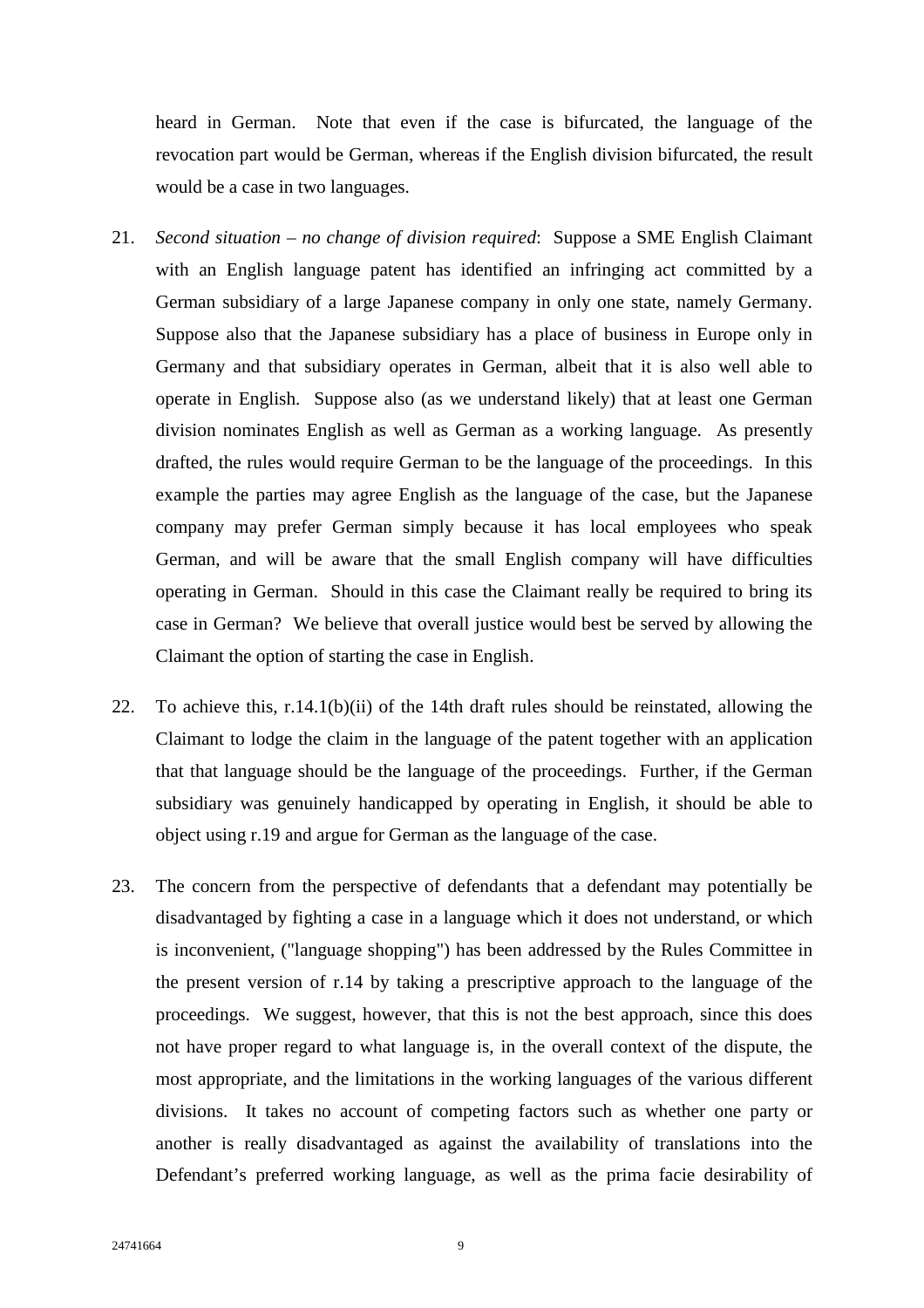conducting the case in the language of the patent especially so as to avoid bifurcated cases being heard in two different languages which is perhaps the worst of all worlds. Inevitably, in many cases the Court will wish to consider the patent or at least the claims in the original language of the patent in any event.

- 24. We therefore suggest that a different approach would best serve the interests of procedural efficiency and fairness as between the parties. As indicated above, we believe that disputes may be of two types. First, where the defendant is content with the division in which it has been sued, but wants to fight in a different language of that division; and second, where the defendants wants to fight in a language which is not a working language of the relevant division, and which thereby requires a change of division.
- 25. We suggest that, in addition to having the question of language as one of the criteria for disputes as to forum, there be criteria, ranked in order of importance, provided as to the factors which should be taken into account when deciding what is the most appropriate language where there is no application to transfer from one division to another. As above, if our criteria are considered sub-optimal, other criteria may be used, but the important point is consistency of approach among divisions. We suggest:
	- 1. The language of the patent;
	- 2. The working language of the Defendant (or its relevant parent company);
	- 3. The working language of the Claimant;
	- 4. The ability of the Defendant (or its relevant parent company) to work in the language chosen by the Claimant
	- 5. The ability of the Claimant to work in the language requested by the Defendant
	- 6. The language of documents likely to be in issue in the proceedings;
	- 7. The language of witnesses likely to be involved in the proceedings.
- 26. These criteria reflect Article 49(5) of the Agreement, which requires the decision to be made on grounds of fairness and taking into account all relevant circumstances, including the position of parties, in particular the position of the defendant.
- 27. If the Defendant requests a change of division, the criteria mentioned in the previous section should be applicable, but with point 4 (languages) being expanded per the seven criteria above.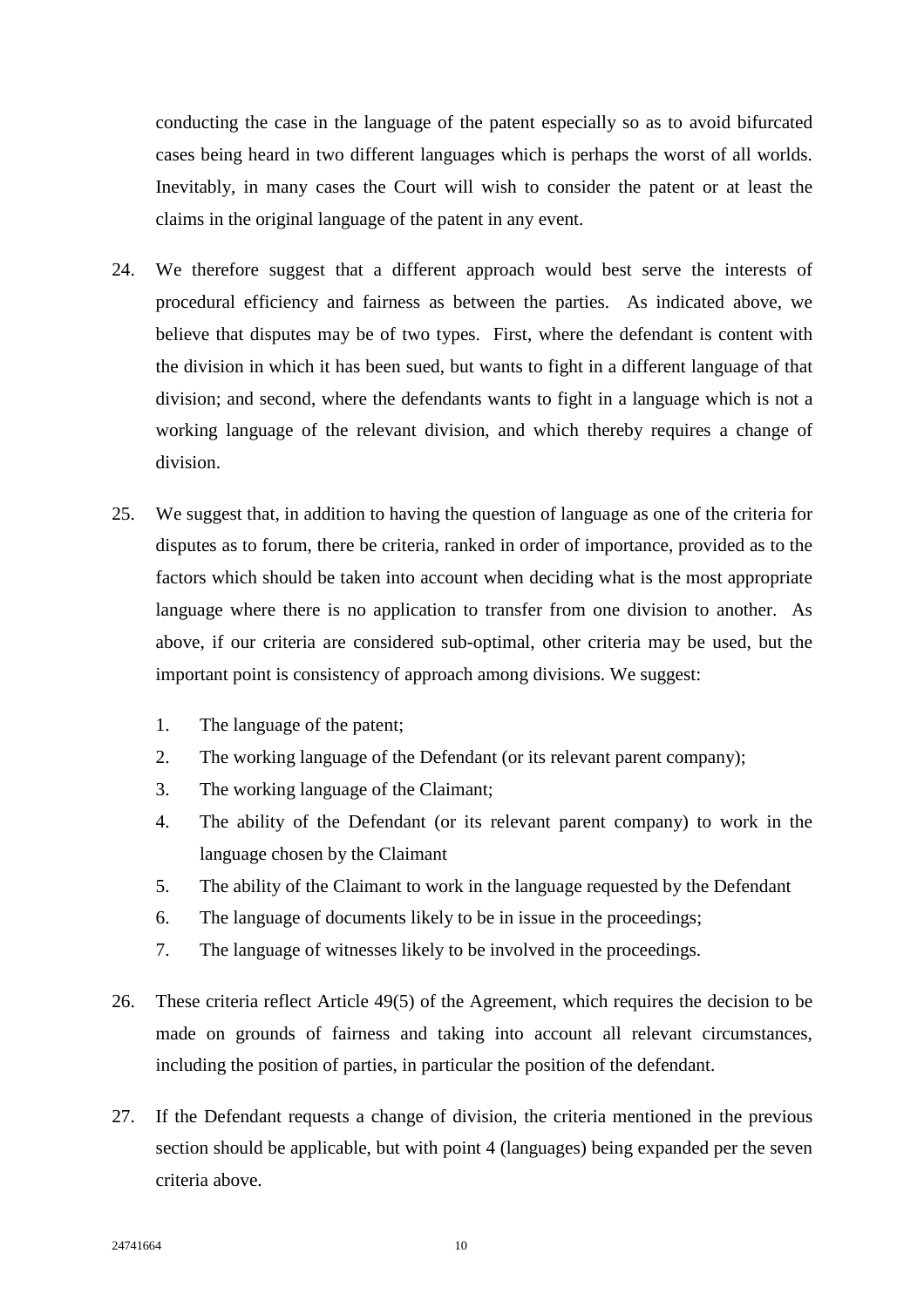28. Having protected the interests of defendants by allowing the possibility of an early consideration of both choice of forum and choice of language, the language rules need not be so prescriptive as regards the language of the proceedings and the language which the claimant must use in its statement of claim. The Claimant should be permitted to use as the language of the proceedings any of the languages designated by the relevant local or regional division, provided the defendant has the right to apply for a transfer of divisions, or to have another language of the division or the language of the patent as the language of the action. We also believe that due regard may in that way be had to issues such as the language of the patent, the prior art, the documents in or likely to be in issue, and the native language of likely witnesses.

### **Promoting harmonisation in the exercise of discretion**

29. In order to promote harmonisation and minimise the scope for divergence of approach in different divisions of the UPC it would be beneficial to set out criteria against which divisions of the UPC may exercise discretion. In terms of ensuring a harmonised approach, the key areas in which discretion is given by the Agreement are the ordering of bifurcation, stays, permanent injunctions and provisional measures.

#### **Bifurcation**

30. According to Article 33(3) of the Agreement the local or regional division in which an infringement claim is brought has the discretion to deal with a revocation counterclaim by handling both aspects of the proceedings or bifurcating the proceedings. The same discretion arises where an infringement claim is brought and a revocation claim is pending in the central division (Article 33(5)). Rule 37(1) deals with the application of Article 33(3) of the Agreement. No guidance is provided in the draft Rules of Procedure other than specifying that the parties may make submissions in writing and orally on the issue.

#### Stays

31. Discretion to grant a stay arises in a number of different contexts. If proceedings are bifurcated by the local or regional division according to Article 33(3)(b), Rule 37(4) provides for discretion to stay proceedings and a mandatory stay where there is a high likelihood that the relevant claims of the patent or patents will be held invalid. According to Rule 118(3)(b), a further discretion arises in circumstances where a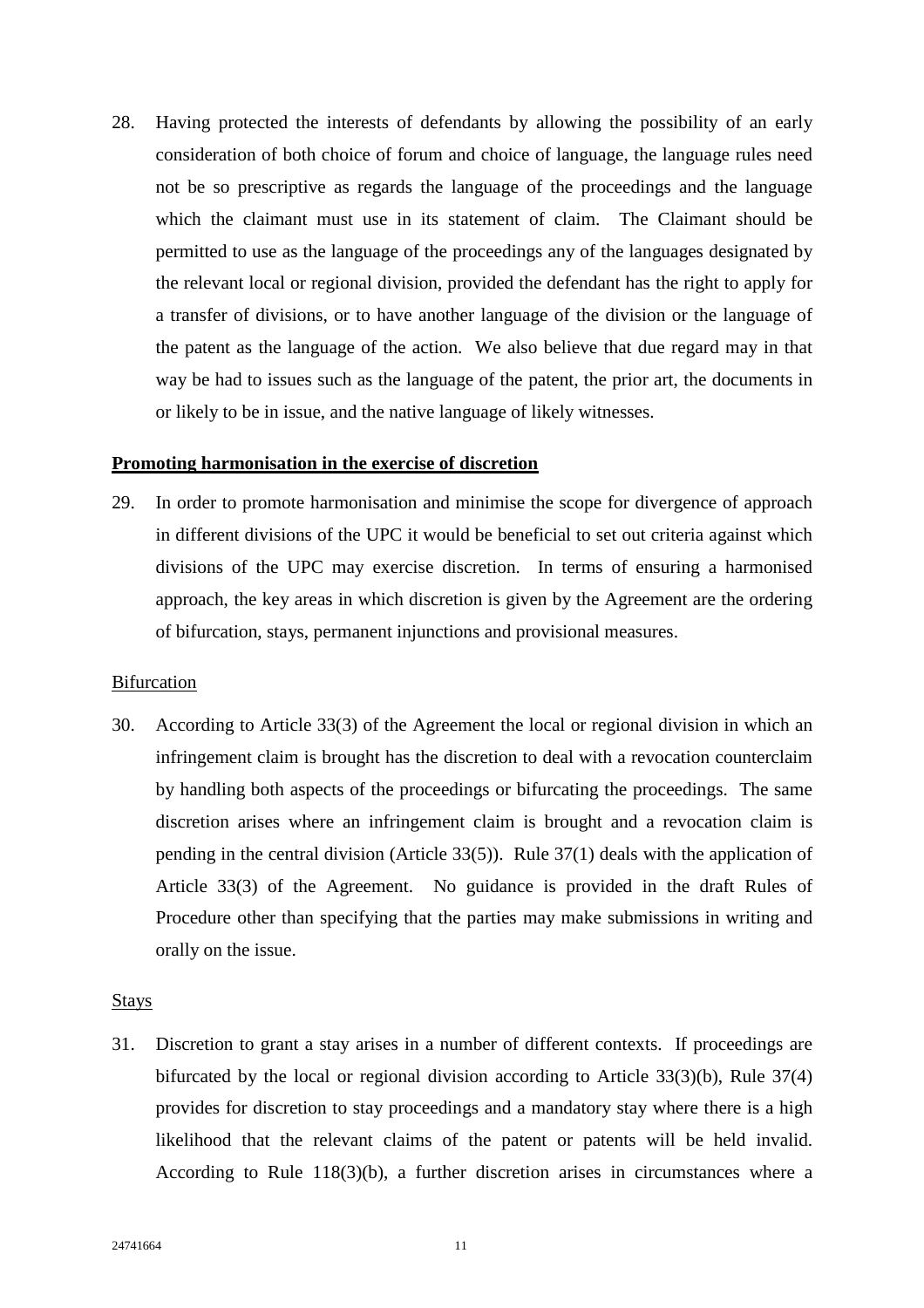decision on the merits is to be rendered in an infringement claim and there is a revocation claim pending in the UPC. As drafted, Rule 118(3)(b) operates in the same manner as Rule 37(4) with the exception that reference is also made to a final decision of the European Patent Office.

- 32. Rule 295 also provides for discretion to stay proceedings in specific circumstances. This includes, for example, where the patent in issue is the subject of opposition proceedings before the European Patent Office. The wording of Rule 295(a) should reflect Article 33(10) of the Agreement which limits the exercise of the Court's discretion to circumstances where a "rapid decision may be expected from the European Patent Office".
- 33. Rule 70(3) provides for a mandatory stay of revocation proceedings where an infringement claim is brought in respect of the same patent in a local or regional division. There does not appear to be any basis for a mandatory stay in Article 33(5) of the Agreement, the only circumstances in which a mandatory stay is contemplated being in the context of Article 33(6). It follows that the Rules of Procedure should provide for discretion in this instance, particularly since delay would be likely to unnecessarily prejudice a defendant.
- 34. Rule 136 provides for discretion to order a stay of an application for determination of damages, and Rule 266(5) provides for discretion to order a stay of proceedings pending a ruling of the CJEU. In this last case, there ought, under EU law, to be no discretion, but rather there should always be a stay.

#### Permanent injunctions

35. Article 63 of the Agreement provides for discretion to grant permanent injunctions. Rule 118(2) provides for specific circumstances in which the Court may award damages instead of the usual orders (such as a permanent injunction). Specifically, a Court may order damages instead of an injunction if the person (defendant) acted unintentionally and without negligence, if execution of the orders and measures in question would cause such party disproportionate harm and if damages appear to be reasonably satisfactory.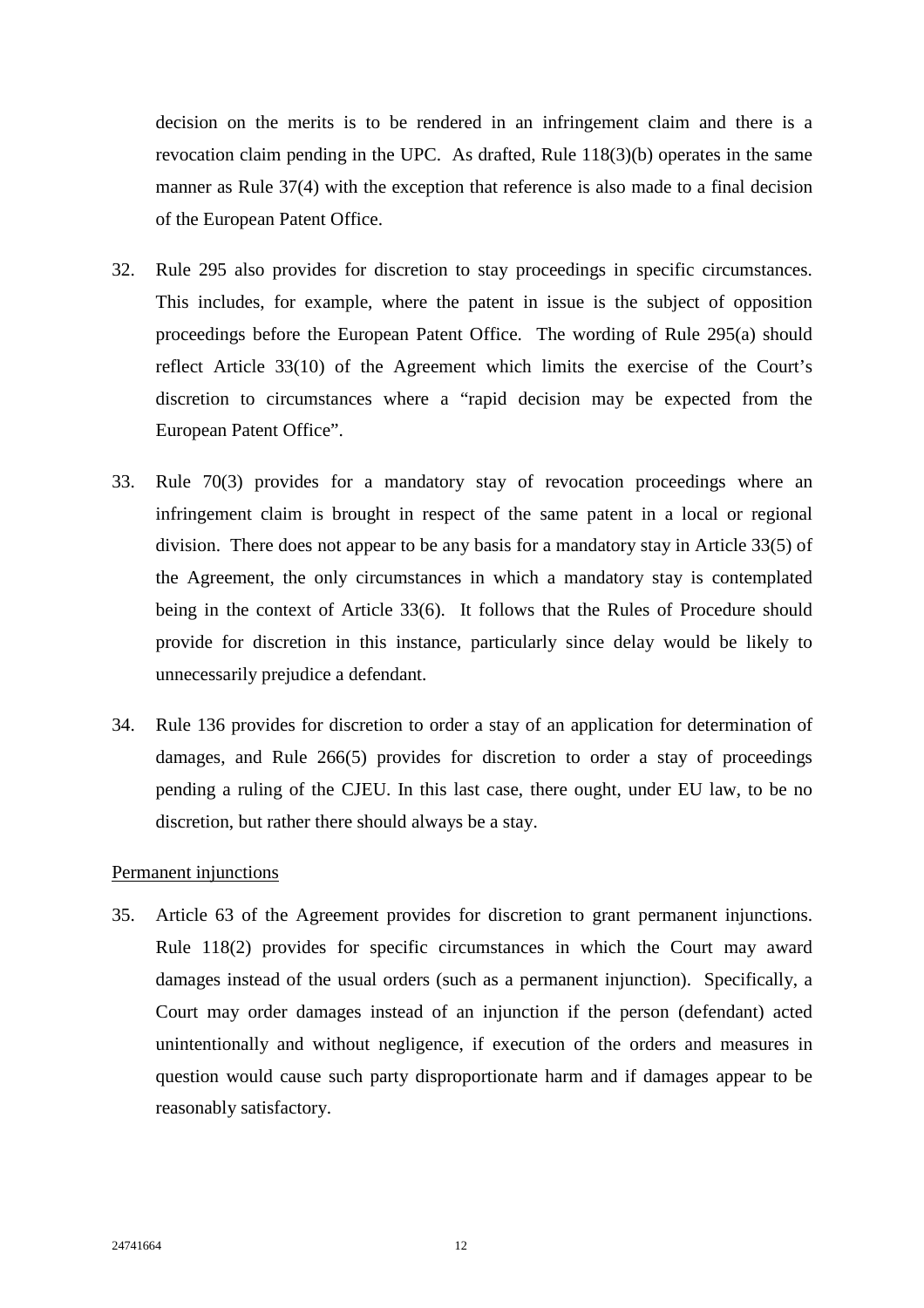### Provisional measures

- 36. Article 62 of the Agreement provides for discretion to grant provisional and protective measures including a preliminary injunction. Article 62(2) provides that the Court shall have discretion to weigh up the interests of the parties and in particular to take into account the potential harm for either of the parties resulting from the granting or refusal of the injunction. Rule 211 makes reference to the exercise of this discretion without making reference to the factors in Article 62(2) or any other guidance.
- 37. Rule 209(1) further provides for discretion, for example, as to whether to inform the defendant about the application for provisional measures. Rule 209(2) provides some factors for the Court to take into account in the exercise of its discretion, but does not adequately protect the interests of the defendant.

## Criteria for the exercise of discretion

- 38. Establishing a set of criteria for the exercise of discretion is of primary importance. This is particularly so in a new system which is to operate across a number of jurisdictions where there exists a varying degree of similarity with the pre-existing legal systems and a wide divergence of practice with regard to the exercise of discretion (or the lack of it) in the key areas identified above. In the absence of some criteria there is a high risk that there will be a significant divergence in approach between divisions, or even between panels.
- 39. While the Court of Appeal should play a role in harmonisation, that does not justify missing an opportunity to support the goal of harmonisation and the avoidance of forum shopping in the Rules of Procedure. Promoting harmonisation in the Rules of Procedure has the advantage of being effective immediately. Relying on the Court of Appeal introduces an undefined delay before harmonisation can be effected.
- 40. There is no apparent disadvantage in setting criteria in the Rules of Procedure other than the necessity of drawing up and agreeing appropriate criteria. If the criteria set out are not found to be effective in practice they may be changed. The mechanism for doing so is set out in Article 42 of the Agreement and may be instigated on the basis of a proposal from the Court.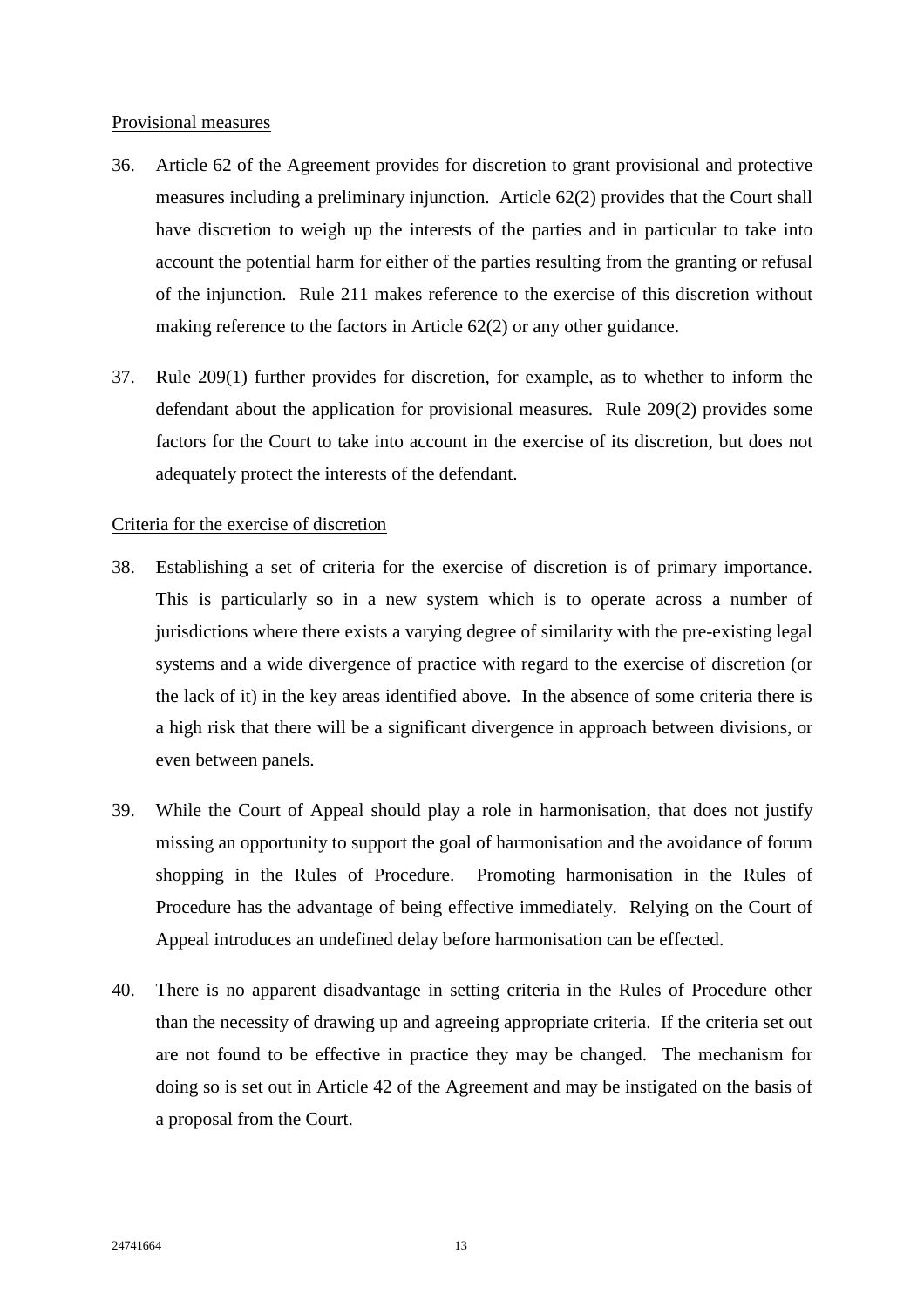41. While the precise form of the criteria are of lesser importance, some proposals and discussion are provided below.

## General points on the exercise of discretion

42. The recitals to the Agreement contain principles of relevance to the exercise of the Court's discretion. The second recital states:

"*CONSIDERING that the fragmented market for patents and the significant variations between national court systems are detrimental for innovation, in particular for small and medium sized enterprises which have difficulties to enforce their patents and to defend themselves against unfounded claims and claims relating to patents which should be revoked;*"

43. This recital identifies the primary problems with the existing patent system in Europe that the UPC seeks to address. Recitals 5 and 6 to the Agreement outline in general terms how this should be achieved:

"*WISHING to improve the enforcement of patents and the defence against unfounded claims and patents which should be revoked and to enhance legal certainty by setting up a Unified Patent Court for litigation relating to the infringement and validity of patents;*

*CONSIDERING that the Unified Patent Court should be devised to ensure expeditious and high quality decisions, striking a fair balance between the interests of right holders and other parties and taking into account the need for proportionality and flexibility;*"

- 44. In order to ensure that the procedure of the UPC is implemented in a manner consistent with these recitals, the Rules of Procedure should be supplemented to expressly require that the following should be taken into account in any exercise of the Court's discretion:
	- 1. The need to strike a fair balance between the interests of rights holders and other parties;
	- 2. The need for proportionality and flexibility;
	- 3. The desirability of expeditious and high quality decisions;
	- 4. The desirability of enhancing legal certainty; and
	- 5. The desirability of harmonising procedures throughout the divisions of the UPC.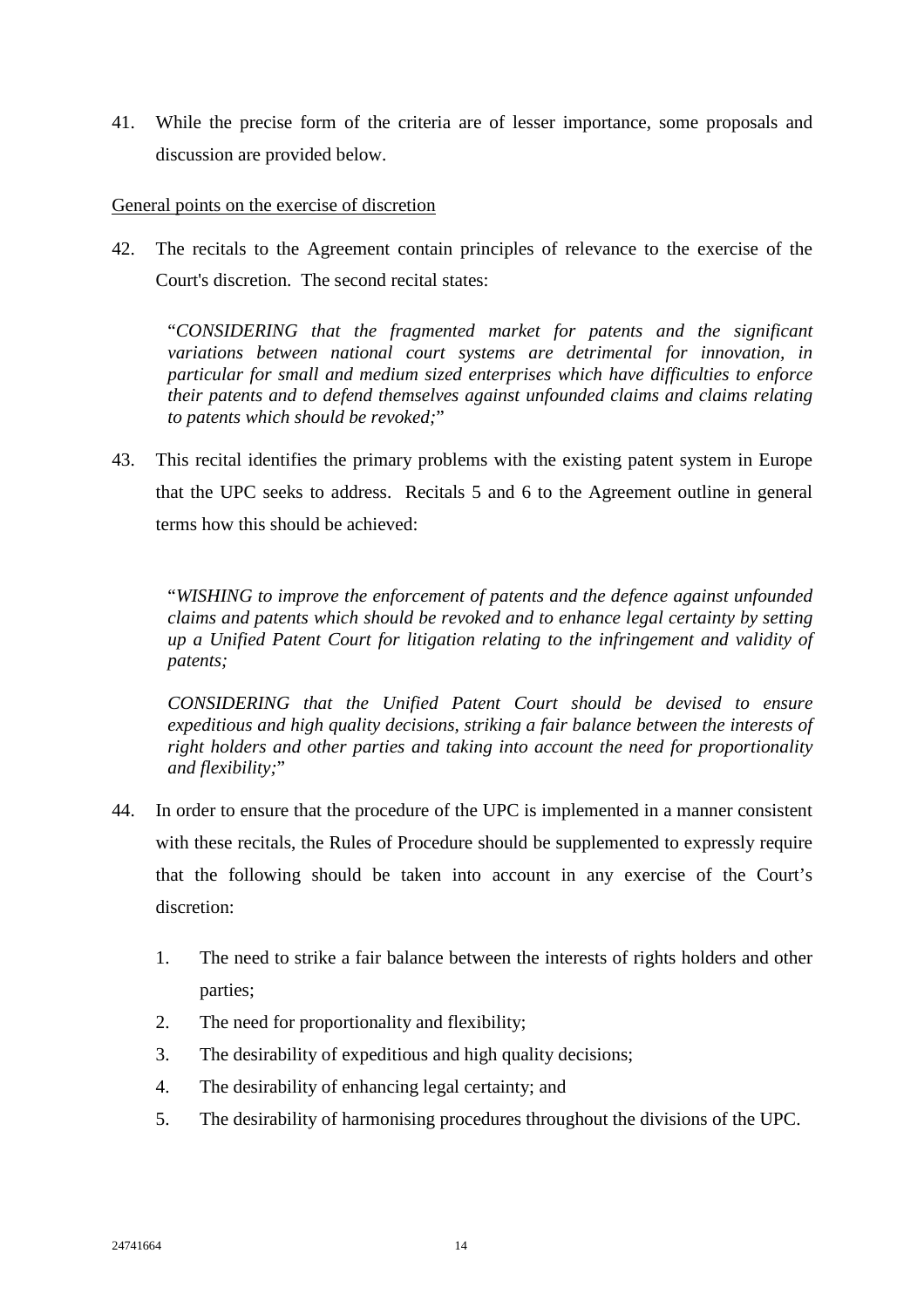45. These factors are also reflected in the preamble to the Draft Rules of Procedure. In addition to these general factors, the discussion below considers some specific factors in the context of ordering bifurcation, stays, permanent injunctions and provisional measures.

## **Bifurcation**

- 46. The following factors are proposed as factors that should be taken into account in the exercise of the Court's discretion under Article 33(3) in addition to the general factors set out above:
	- 1. Whether the Defendant consents to bifurcation;
	- 2. Whether a technical judge is required for the purposes of the infringement claim according to r.33;
	- 3. Whether bifurcation would give rise to the possibility of the case proceedings in different languages;
	- 4. Whether, on making enquiries of the appropriate sub-Registry of the Central Division, bifurcating the case would be likely to give rise to a delay between the decision on infringement and revocation (though this could be dispensed with if Rule  $40(b)$  of the  $14<sup>th</sup>$  Draft of the Rules of Procedure is reinstated);
	- 5. Whether dealing with both infringement and validity together would jeopardise the hearing date in the local or regional division;
	- 6. Whether the hearing of both infringement and validity can be accommodated by the local or regional division in no more than one day;
	- 7. Whether there is any interaction between the case on infringement and the case on validity in the parties' statements of case;
	- 8. Whether the Claimant in the infringement claim is in a position to provide security in accordance with Rule 352 against orders and measures made pending resolution of the revocation counterclaim;
	- 9. Whether the Defendant would be likely to suffer irreparable harm in the event that orders and measures were made pending resolution of a revocation counterclaim, i.e. harm that could not be compensated by way of security given in accordance with Rule 352;
	- 10. Whether there is either a high likelihood or a low likelihood that the relevant claims of the patent will be held invalid; and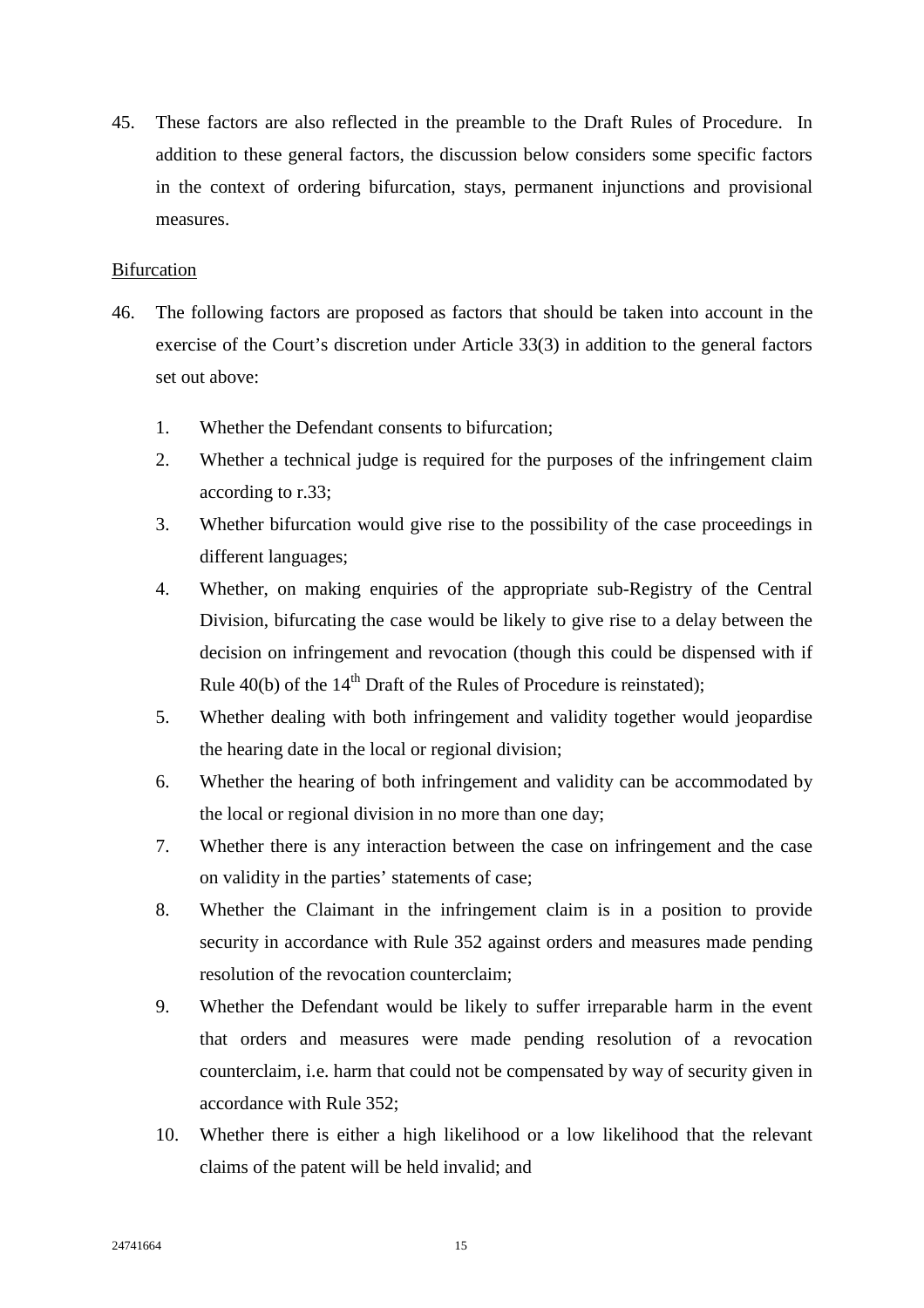11. The likely impact of bifurcation on the costs of the proceedings and the use of the Court's resources.

### Stays

- 47. The following factors are proposed as factors that should be taken into account in the exercise of the Court's discretion in respect of any decision to stay proceedings, or an aspect of the proceedings, in addition to the general factors set out above:
	- 1. The length of and degree of certainty associated with the delay that may be caused by the stay and the likely overall time between the start of the dispute and its final resolution;
	- 2. The likely impact of the stay on the overall costs of the proceedings;
	- 3. The likely impact of the stay on the use of the Court's resources; and
	- 4. Whether and the extent to which the ability of one or both of the parties to obtain commercial certainty is prejudiced by the stay.
- 48. It is noted in respect of the first factor that Article 33(10) of the Agreement states that the "Court may stay its proceedings when a **rapid** decision may be expected from the European Patent Office". The Rules of Procedure should, therefore, be amended so that a stay pending resolution of proceedings in the European Patent Office is only contemplated when a rapid decision may be expected from the European Patent Office.

## Permanent injunctions

- 49. Some revision of rule 118(2) is proposed for the following reasons. Firstly, the creation of a defence to an injunction based on lack of intention is illogical since continued use of the patent following the decision will inherently be intentional and this is the period of time to which an injunction relates. Secondly, the determination of whether a defendant has acted negligently is itself a substantial legal exercise. The application of such an assessment as a condition on a patentee's entitlement to an effective monopoly, creates substantial legal uncertainty and places a restriction on the enforcement of patents unrelated to validity, contrary to the fifth recital to the Agreement.
- 50. It is proposed that the words "if that person acted unintentionally and without negligence" be deleted from Rule 118(2) and the exercise of discretion be made subject to the general factors set out above.